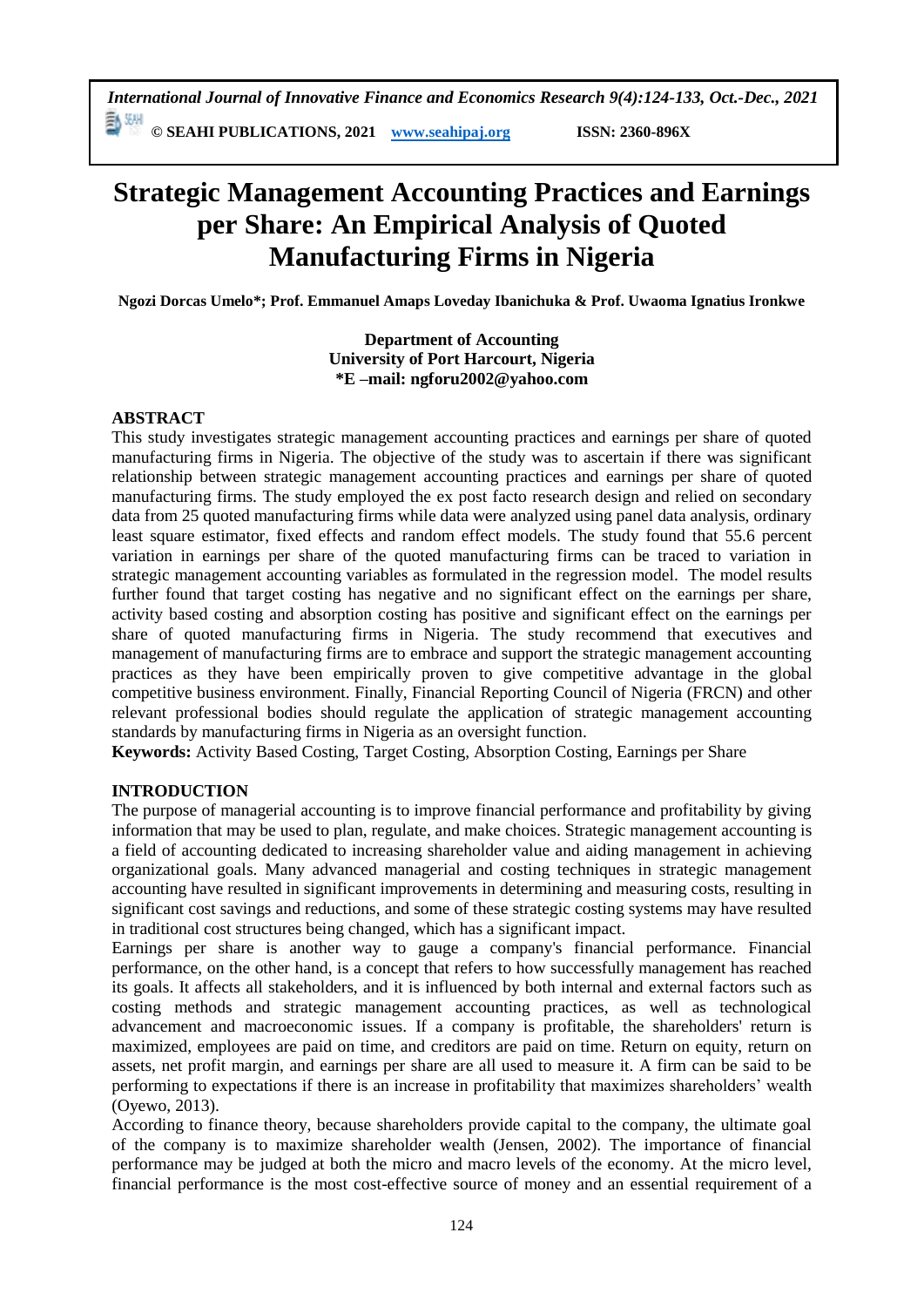competitive organization. In an era of increased market rivalry, it is not only a byproduct, but also a must for successful business. As a result, an organization's management's major purpose is to increase corporate performance, which is a must for conducting any business (Bobakova, 2003). A sound and successful business environment can withstand negative shocks and contribute to the macroeconomic stability of the business environment. The aforementioned financial performance analysis is primarily based on the strategic management accounting and costing techniques used by manufacturing businesses.

The six components of strategic costing systems are activity-based costing, target costing, attribute costing, life cycle costing, cost of quality, and value chain costing. Many important factors have influenced the contemporary business climate, including client empowerment, degree of competition, and technical innovation. As a result of these changes, businesses established costing methods. These technologies enhanced cost estimation and assessment dramatically, resulting in considerable cost savings and reductions, better decision-making, and improved performance (Onaolapo & Oladegi, 2013).

Strategic management accounting, which is an unavoidable element of any organization, comprises both financial and non-financial information concerning the cost of obtaining or utilizing resources. Managers utilize cost accounting data to make judgments on strategy formulation, research and development, budgeting, production planning, and pricing, among other things. New cost accounting techniques such as activity-based costing, target costing, life cycle costing, just-in-time accounting, back flush accounting, and throughput accounting arose in response to criticisms of the loss of relevance of accounting information affecting corporate performance as a result of traditional techniques (Okunbor, 2013).

Accounting techniques employed in strategy management, as well as other factors that affect manufacturing firm performance, provide managers with financial and non-financial data to aid in decision-making. Managers utilize it to improve the performance of their companies by regulating their operations and activities (Scapens, 2006). Strategic management accounting practice is one of the most critical tasks for any organization, regardless of its stage of development. It's a strategy for making better use of resources while also increasing output (Okunbor, 2013).

Estimating cost behavior patterns is a priority for managers since the data enables for more exact cost forecasts in planning and decision-making (Pichetkun & Panmanee, 2012). Strategic management accounting approaches are crucial in giving accurate data that allows management to make educated decisions as businesses gain a competitive advantage over their competitors (Wang & Huynh, 2013).It is against this background that this study is aimed at ascertaining strategic management accounting practices and earnings per share of quoted manufacturing firms in Nigeria specifying the operational proxy as activity based costing, target costing and absorption costing.

# **Research Objectives**

The main aim of this study is to ascertain empirically the relationship between strategic management accounting practices and earnings per share of quoted manufacturing firms in Nigeria. Moreover, the study specific objectives are to:

- i. Investigate the relationship between activity based costing and earnings per share of quoted manufacturing firms in Nigeria.
- ii. Examine the relationship between target costing and earnings per share of quoted manufacturing firms in Nigeria.
- iii. Ascertain the relationship between absorption costing and earnings per share of quoted manufacturing firms in Nigeria.

# **Research Hypotheses**

The following null hypotheses were formulated for the study:

- **Ho1** There is no significant relationship between activity based costing and earnings per share of quoted manufacturing firms in Nigeria.
- **Ho2** There is no significant relationship between target costing and earnings per share of quoted manufacturing firms in Nigeria.
- **Ho3** There is no significant relationship between absorption costing and earnings per share of quoted manufacturing firms in Nigeria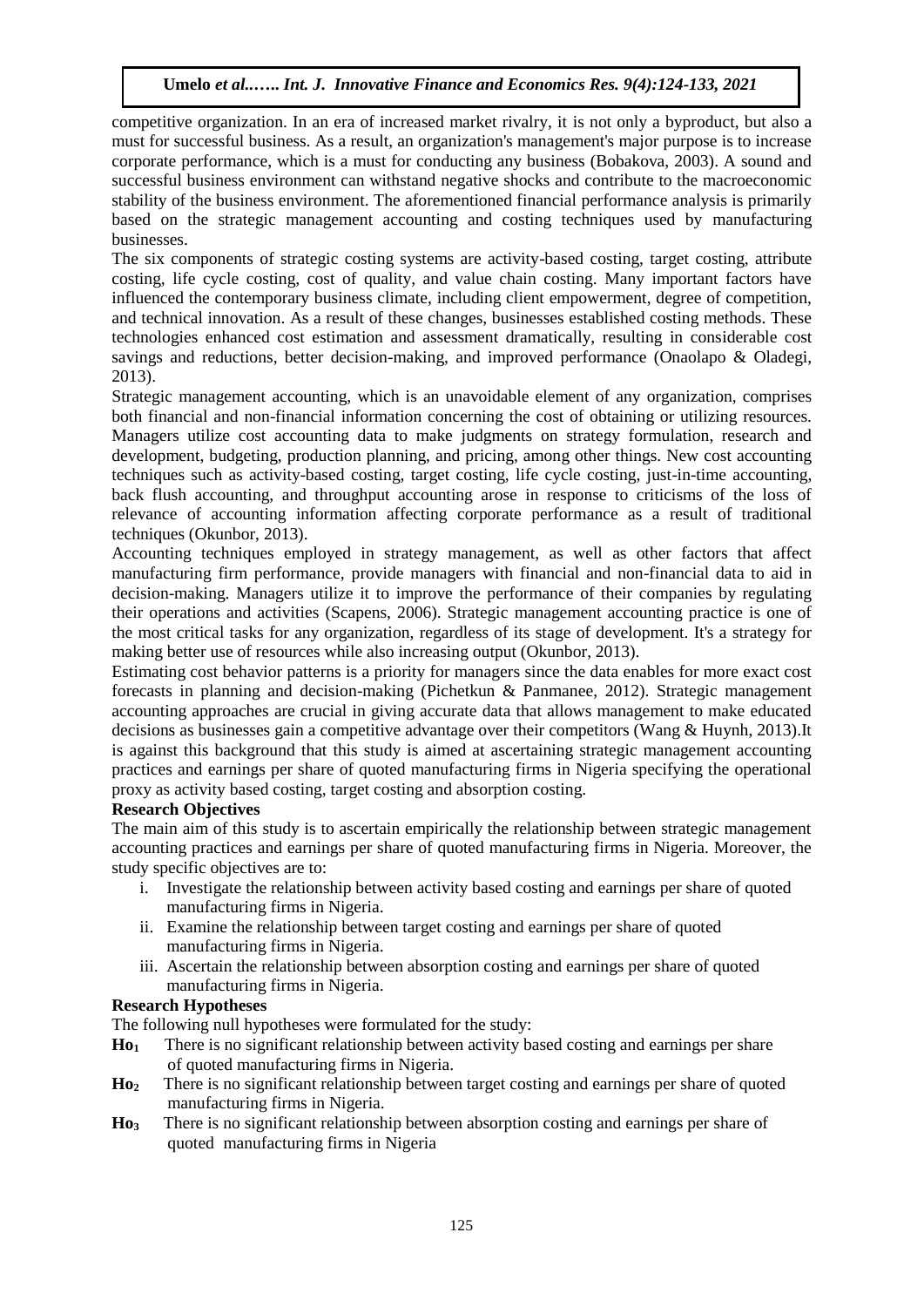## **Theoretical Framework**

This study is anchored on activity – based management theory. This is because the theory underpin the objective of the study.

#### **Activity-based management theory**

The Activity-Based Management (ABM) theory is the foundation of this research. According to the notion, management is a discipline that focuses on the management of operations as a means of improving the value provided to customers and the profit generated by supplying that value (Cokins and Gary, 1999). It is not acceptable to use the phrases "ABC" and "ABM" interchangeably. ABC is a tool that assists in determining the costs of a specific production process as well as the outputs produced. The use of activity-based costing alone is insufficient for the company's further growth. Activity-based management, on the other hand, is a management concept that focuses on the planning, execution, and measurement of activities in order to assist businesses stay afloat in their ever-changing business environment.

Activity-Based Management uses the data gathered through activity-based costing to reduce or eliminate nonvalue-added activities, hence improving overall operations. According to Cooper, Kaplan, and Weiss (2003), ABC information alone does not elicit actions and decisions that lead to improved profit and operating performance. Instead, management must initiate a conscious process of organizational change and implementation if the organization is to benefit from the improved insights gained from an ABC analysis.

## **Conceptual Review**

## **Strategic Management Accounting Practices**

According to Ndwiga (2011), management accounting practices are focused to providing management solutions for internal management purposes. According to Epstein and Lee (2008) and Nuhu, Baird, and Appuhami (2016), management accounting practices are organizational information systems that supply a business with appropriate information in order to give value to its customers and organizations. Methods of management accounting assist businesses in making better judgments and encouraging desirable behaviour (Abdel-Kader & Luther, 2006).Cost, budgeting, performance evaluation, information for decision-making, and strategic analysis are only a few of the strategic management accounting methods (Gichaaga, 2013).

In strategic management accounting techniques, cost cutting is a common method that firm managers use to respond to falling sustainable profitability (Anderson, 2007). The most important managerial tools are cost management strategies (Zengin & Ada, 2010), and cost management strategies are considered crucial determinants in raising revenue for manufacturing firms' success (Kumar & Shafabi, 2011). The use of a cost management strategy can help you make better decisions and gain a competitive edge, resulting in more efficient resource allocation (Ellram & Stanley, 2008). Furthermore, strategic management accounting procedures are critical to overall business management success since they allow for precise cost estimation before to the start of a process and can help with future cost forecasting.

Identification, measurement, accumulation, analysis, preparation, interpretation, and communication of financial data for use by management in planning, evaluating, and regulating an organization, as well as assuring appropriate resource use and responsibility (Smith, 2009). A precise estimate of overhead costs should be accompanied with detailed cost accounting that allows for thorough investigation. From a theoretical standpoint, different methodologies for supporting overhead cost estimation have been proposed, such as approaches based on neural networks ABC approach (Sunarni, 2013) or earned value estimation (Talha, Raja, & Seetharaman, 2013). Some cost elements are variable or fixed in nature, and hence are or are not depending on output volume, which must be factored into overhead cost management. (Uy, 2014) addressed this issue, suggesting that rather than production output, overhead costs are controlled by transactions emerging from production complexity.

The amount of direct costs is simply computed and is decided by the scope of work, material unit prices, salary tariffs, and equipment usage charges. On the other hand, properly allocating overhead expenses to individual contracts is a tough undertaking. Considering the fact that overhead costs might influence a company's competitiveness. It goes without saying that overhead costs must be managed properly in order for the company to be qualified to compete in bids with fair rates. Overhead costs, according to Gichaaga (2013), are charges that are not part of the major building task but aid in the support of the main work. As a result, typical overhead cost categories include administrative staff salary, depreciation of fixed assets, and the acquisition and operation of information technology and mobile devices.

Cost behavior, according to Asaolu and Nassar (2007), is the study of how expenses vary or do not vary with a company's degree of activity. Their level of activity was determined by the amount of labor accomplished or the number of events that happened. Cost, on the other hand, is defined by Drury (2005) as the expenses incurred in the process of earning income. Profitability, on the other hand, was defined by Lucey (1997) as the difference between revenue and cost. To put it another way, profit is determined by deducting expenses from revenue. The relationship between profit and expense is proven to be linear. Variable and fixed costs, also known as indirect and direct expenses in management accounting, have traditionally been used to show how costs react to changes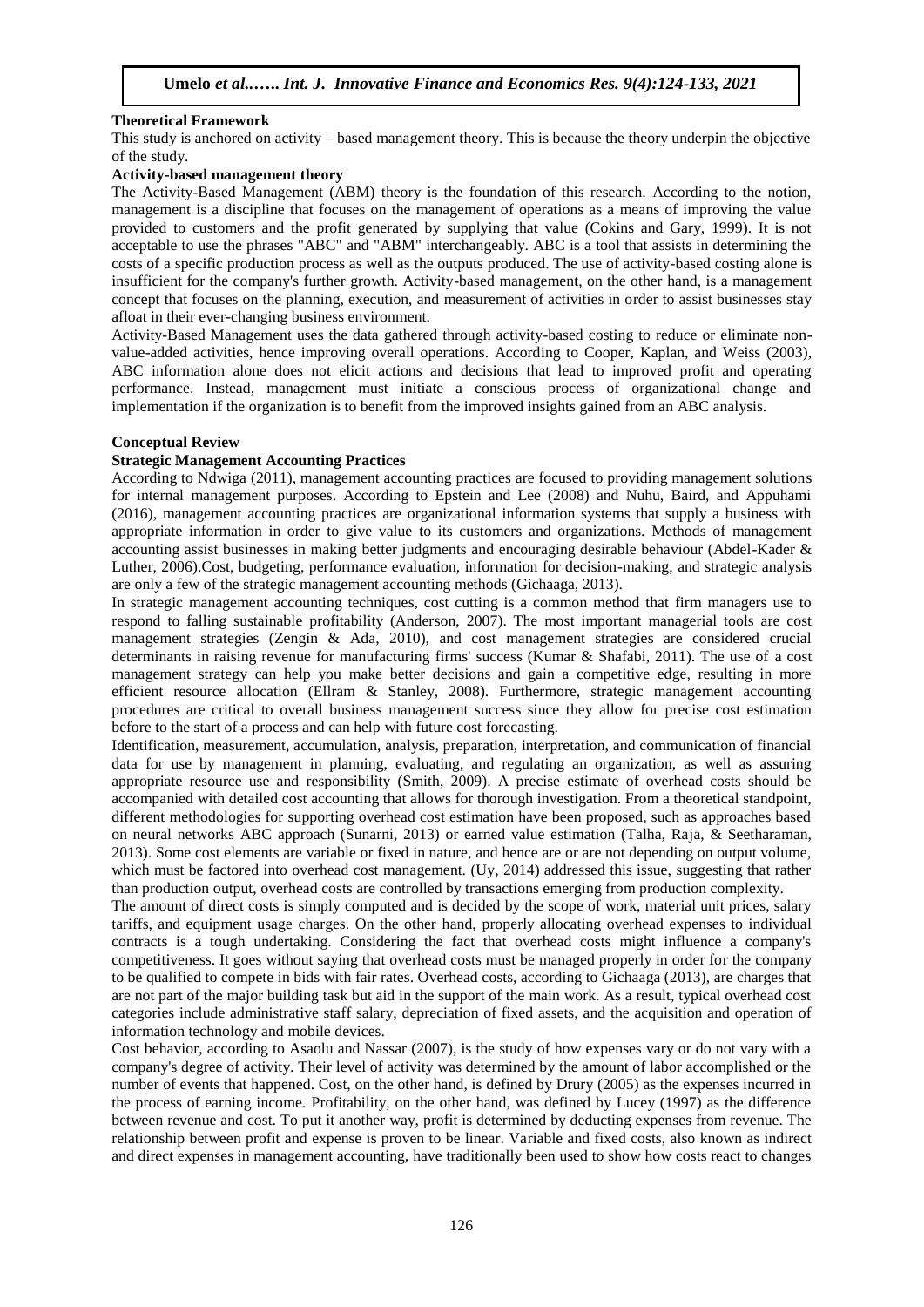in activity level. Because short-term variable costs are related to activity, doubling activity doubles total variable costs. Fischer and Schmitz (1998) predicted a profit gain as a result of this.

Given the high level of uncertainty and complexity associated with the construction process, as well as the huge number of parties involved, the business should consider whether it will be more cost-effective to finish all of the work with its own resources or to hire subcontractors. Because subcontractors and general contractors have such a big influence on how a construction company runs (Gichaaga, 2013). The option to outsource will have an impact on the amount of overhead costs in a contract. Direct labor expenses are determined by the wage paid (including all costs incurred by the manufacturer in hiring a worker), the number of laborers required to complete the process, and the paid operating time. This calculation frequently includes just direct laborers, with the rest falling under the overhead group. One of the most important aspects of this calculation is determining the paid operating time.

## **Earnings per Share**

Earnings per share (EPS) is a ratio that compares earnings to the number of shares in circulation. This is calculated by dividing the earnings before interest and taxes by the number of outstanding shares in the company. This is the amount that each share of the company will get from the annual profit. Every share's earnings constitute a piece of the pie for the owner. As the company's earnings increase over time, the value of that portion of the company increases as well, which is why the price will be bid up. While there aren't many truisms in stock investing, one is that if earnings climb regularly over time, the stock price will rise with them. The issue of shares that raises the number of outstanding shares appears to dilute the residual value of equity owners. Tze-Sam and Heng (2011) conducted an empirical study to determine the association between financial structure and EPS as a proxy for company success. The measure is derived thus;

| <b>EPS</b> | $=$ | Profit before Interest and Tax |  |
|------------|-----|--------------------------------|--|
|            |     | No of Outstanding Shares       |  |

## **Empirical Review**

Askarany and Yazdifar (2012) investigated the diffusion of six proposed strategic management tools of the past few decades through the lens of organizational change theory, examined the relationship between the adoption of these techniques and organizational performance in both manufacturing and nonmanufacturing organizations in New Zealand. The findings suggested a significant association between the diffusion of these relatively new strategic management tools and organizational performance.

Clinton and White (2012) focused on the use of management accounting techniques across different industries in a specific geographical location found that most of the firms in the location that constituted the sample mostly use budgets for planning and control purposes, and customer profitability analysis while there is a limited use of other MA techniques such as discounted cash flow technique, activity-based costing, quality control costing and target costing.

Dauda, Akingbade and Akinlabi (2010) examined the influence of strategic management on corporate performance in selected small scale enterprises in Lagos, Nigeria. Cross sectional survey research method was adopted for the study and 140 participants were randomly selected among small-scale enterprises in Lagos metropolis. Findings of the study showed that strategic management enhances both organizational profitability and company market share.

Dodmingd (2007) studied the Application of Activity Based Cost and Management to Support Competitive Strategy in the Banking Sector of South African economy. This research investigated the effect of activity-based cost management (ABC/M) on organizational strategies, specifically in the context of cost effective supply of products and services within the banking environments. The results confirm that ABC/M has the capability to support corporate strategies through the supply of more accurate information that is used to design, develop and provide cost-effective products and services, resulting in the creation and sustainability of competitive advantages.

Dugdale, Jones and Green (2005) carried out a study on Contemporary Management Accounting Practices in UK manufacturing and found out that the old techniques are still being used alongside the contemporary techniques. The study, which involves interviewing 41 UK manufacturing companies reveals that almost all the techniques developed since the late nineteenth century, and evident in the historical literature, are still in use today. The old techniques still being practiced in the UK include the heavily criticized standard costing, Absorption costing and Marginal costing. The contemporary techniques include activity-based costing and throughput accounting among others. They conclude that old methods have not died, they are still taught, examined and used.

#### **METHODOLOGY**

This study investigated the relationship between strategic management accounting practices and earnings per share of quoted manufacturing firms in Nigeria. The study adopted ex – post facto and research design because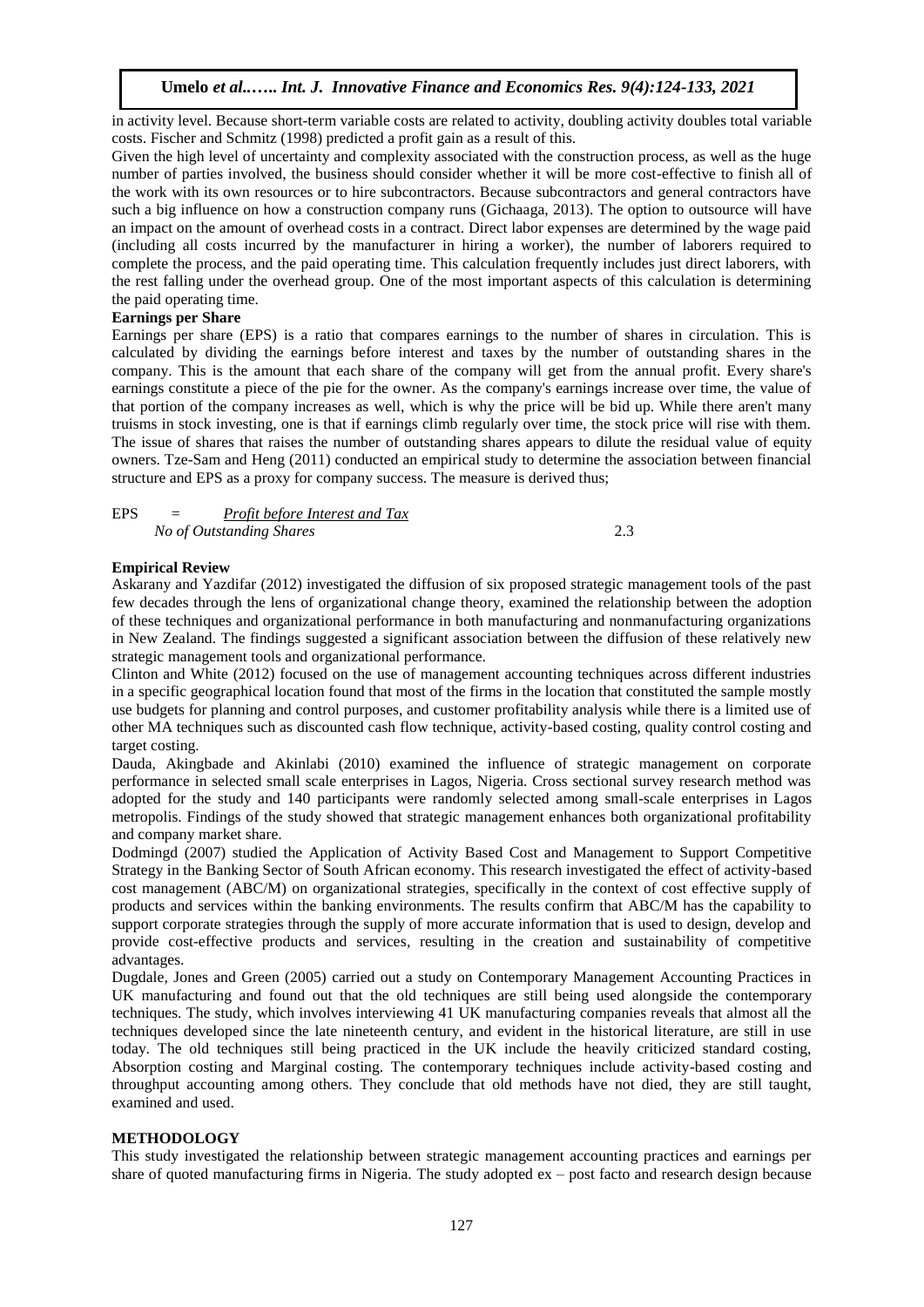it relies on historical or past data of manufacturing firms in Nigeria. The population of the study comprised of 25 quoted manufacturing firms on Nigerian Stock Exchange as at 31st December, 2019. Secondary data was used to carry out this study. Secondary data was collected from the company Annual Reports. While data were analyzed using panel data analysis, ordinary least square estimator, fixed effects and random effect models and was facilitated by  $E -$  view 9.0.

## **RESULTS AND ANALYSIS Strategic Management Accounting Practices and Earnings per Share Table 1: Panel Unit Roots Tests**

| Method: EPS                 | Statistic                                  | Prob.** | Cross-sections | Obs |
|-----------------------------|--------------------------------------------|---------|----------------|-----|
|                             | <b>Panel Unit Root at Level</b>            |         |                |     |
| Levin, Lin $&$ Chu t*       | 0.56340                                    | 0.7134  | 26             | 224 |
| Im, Pesaran and Shin W-stat | $-4.04635$                                 | 0.0000  | 26             | 224 |
| ADF - Fisher Chi-square     | 116.010                                    | 0.0000  | 26             | 224 |
| PP - Fisher Chi-square      | 123.432                                    | 0.0000  | 26             | 234 |
| Series: TC                  |                                            |         |                |     |
| Levin, Lin & Chu t*         | $-20.0689$                                 | 0.0000  | 26             | 230 |
| Im, Pesaran and Shin W-stat | $-9.76497$                                 | 0.0000  | 26             | 230 |
| ADF - Fisher Chi-square     | 182.213                                    | 0.0000  | 26             | 230 |
| PP - Fisher Chi-square      | 211.191                                    | 0.0000  | 26             | 234 |
| Series: ASC                 |                                            |         |                |     |
| Levin, Lin & Chu t*         | $-32.6319$                                 | 0.0000  | 26             | 227 |
| Im, Pesaran and Shin W-stat | $-6.18200$                                 | 0.0000  | 26             | 227 |
| ADF - Fisher Chi-square     | 81.7202                                    | 0.0053  | 26             | 227 |
| PP - Fisher Chi-square      | 102.198                                    | 0.0000  | 26             | 234 |
| Series: ABC                 |                                            |         |                |     |
| Levin, Lin & Chu t*         | $-9.68983$                                 | 0.0000  | 26             | 228 |
| Im, Pesaran and Shin W-stat | $-4.03341$                                 | 0.0000  | 26             | 228 |
| ADF - Fisher Chi-square     | 102.454                                    | 0.0000  | 26             | 228 |
| PP - Fisher Chi-square      | 97.0346                                    | 0.0002  | 26             | 234 |
|                             | <b>Panel Unit Root at First Difference</b> |         |                |     |
| Series: D(EPS,2)            |                                            |         |                |     |
| Levin, Lin & Chu t*         | $-7.48089$                                 | 0.0000  | 26             | 167 |
| Im, Pesaran and Shin W-stat | $-11.3210$                                 | 0.0000  | 26             | 167 |
| ADF - Fisher Chi-square     | 226.067                                    | 0.0000  | 26             | 167 |
| PP - Fisher Chi-square      | 281.029                                    | 0.0000  | 26             | 182 |
| Series: D(TC,2)             |                                            |         |                |     |
| Levin, Lin & Chu t*         | -49.9461                                   | 0.0000  | 26             | 170 |
| Im, Pesaran and Shin W-stat | $-20.8815$                                 | 0.0000  | 26             | 170 |
| ADF - Fisher Chi-square     | 251.438                                    | 0.0000  | 26             | 170 |
| PP - Fisher Chi-square      | 416.821                                    | 0.0000  | 26             | 182 |
| Series: D(ASC,2)            |                                            |         |                |     |
| Levin, Lin & Chu t*         | $-18.4367$                                 | 0.0000  | 26             | 165 |
| Im. Pesaran and Shin W-stat | $-8.01929$                                 | 0.0000  | 26             | 165 |
| ADF - Fisher Chi-square     | 169.710                                    | 0.0000  | 26             | 165 |
| PP - Fisher Chi-square      | 273.147                                    | 0.0000  | 26             | 182 |
| Series: D(ABC,2)            |                                            |         |                |     |
| Levin, Lin & Chu t*         | $-25.7134$                                 | 0.0000  | 26             | 168 |
| Im, Pesaran and Shin W-stat | $-10.9448$                                 | 0.0000  | 26             | 168 |
| ADF - Fisher Chi-square     | 206.827                                    | 0.0000  | 26             | 168 |
| PP - Fisher Chi-square      | 294.124                                    | 0.0000  | 26             | 182 |

## **Source: Computed from E-view 9.0**

\* Probabilities for Fisher tests are computed using an asymptotic Chi-square distribution. All other tests assume asymptotic normality, Im, Pesaran and Shin; ADF - Fisher and PP - Fisher - Null Hypothesis: Unit Root (Individual Unit Root process). Levin, Lin & Chu Test.

- Null Hypothesis: Unit Root (common Unit Root process), Automatic lag length selection based on Modified Schwarz Criteria and Bartlett kernel.

Again, it can be seen from the Table 1 above that the data are stationary at first difference for 1%, 5% and 10% levels of significance. It is therefore deduced that the series are characterized as I (1)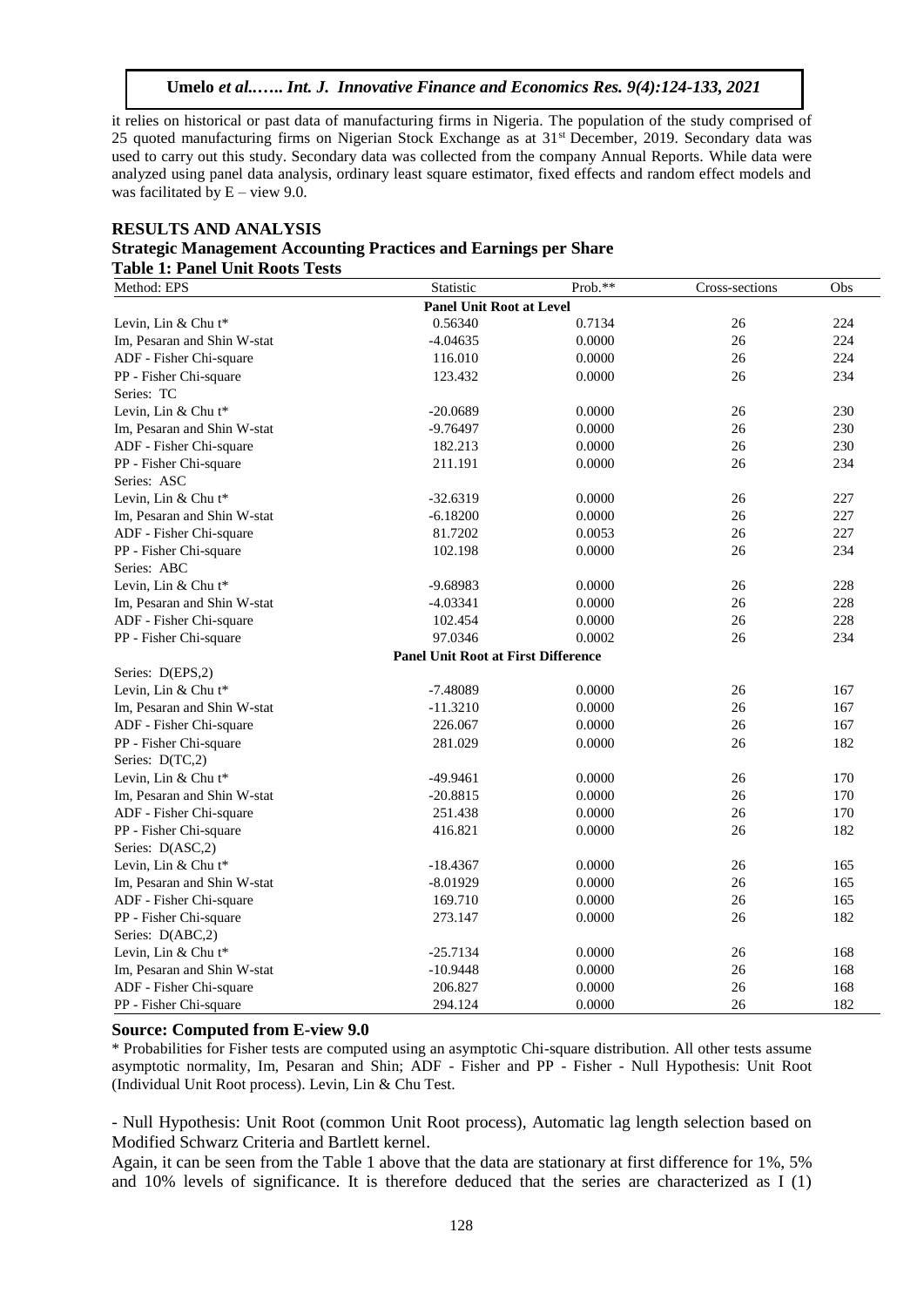process; consequently, suitable for use in a test for panel cointegration strategic management accounting and earnings per share of the quoted manufacturing firms.

|                                                                  | <b>Statistic</b> | Prob.  | <b>Weighted Statistic</b> | Prob.  |
|------------------------------------------------------------------|------------------|--------|---------------------------|--------|
| Panel v-Statistic                                                | 3.792663         | 0.0040 | $-2.796045$               | 0.0074 |
| Panel rho-Statistic                                              | 2.690719         | 0.0064 | 2.570779                  | 0.0049 |
| Panel PP-Statistic                                               | 1.440535         | 0.0251 | $-4.564624$               | 0.0000 |
| Panel ADF-Statistic                                              | 2.868841         | 0.0079 | $-1.259938$               | 0.1038 |
| Alternative hypothesis: individual AR coefs. (between-dimension) |                  |        |                           |        |
|                                                                  | <b>Statistic</b> | Prob.  |                           |        |
| Group rho-Statistic                                              | 4.930243         | 0.0000 |                           |        |
| Group PP-Statistic                                               | $-5.123902$      | 0.0000 |                           |        |
| Group ADF-Statistic                                              | $-1.188261$      | 0.1174 |                           |        |

**Table 2: Pedroni Residual Cointegration Test**

Source: Computed from E-view 9.0

The co-integration test is consistent with Pedroni (2004), which is an Engle-Granger based test. The test allows for heterogeneous intercepts and trend coefficients across cross-sections, with different methods of constructing statistics for testing the null hypothesis of no co-integration. From the results in table 2 above, it is clear that most of the p-values are all less than 0.05. We can therefore safely conclude that the panel co-integration results provide us with evidence of co-integration since most of Pedroni test statistics reject the null hypothesis of no co-integration for the estimated models.

| Variable           | o<br>Pooled Effect                       |                   |          | Fixed effect         |             |          | Random effect       |             |          |
|--------------------|------------------------------------------|-------------------|----------|----------------------|-------------|----------|---------------------|-------------|----------|
|                    | $\beta$ coefficient                      | T. stat           | p. value | <b>B</b> coefficient | T. stat     | p. value | $\beta$ coefficient | T. stat     | p. value |
| TC                 | 0.000723                                 | 0.688120          | 0.4920   | 0.000230             | 0.264291    | 0.7918   | 0.000282            | 0.326153    | 0.7446   |
| ASC                | $-0.029200$                              | $-0.607491$       | 0.5441   | 0.001826             | 0.039668    | 0.9684   | $-0.006730$         | $-3.151045$ | 0.0001   |
| ABC                | $-0.175946$                              | $-2.061890$       | 0.0402   | $-0.838889$          | $-3.448956$ | 0.0009   | $-0.772708$         | $-0.879227$ | 0.3801   |
| $\mathcal{C}$      | 5.717058                                 | 5.367330          | 0.0000   | 3.557867             | 3.203194    | 0.0016   | 4.100142            | 2.521867    | 0.0123   |
| R-squared          | 0.335385                                 |                   |          | 0.452733             |             |          | 0.744918            |             |          |
| Adj R <sup>2</sup> | 0.224081                                 |                   |          | 0.386397             |             |          | 0.556743            |             |          |
| F-statistic        | 3.130283                                 |                   |          | 6.824906             |             |          | 4.421776            |             |          |
| F-Prob             | 0.026257                                 |                   |          | 0.000000             |             |          | 0.000538            |             |          |
| D W                | 1.327236                                 |                   |          | 2.025105             |             |          | 1.883485            |             |          |
|                    | Correlated Random Effects - Hausman Test |                   |          |                      |             |          |                     |             |          |
|                    | <b>Test Summary</b>                      | Chi-Sq. Statistic |          | Chi-Sq. d.f.         | Prob        |          |                     |             |          |
|                    | Cross-section random                     |                   | 3.250236 | 3                    | 0.3546      |          |                     |             |          |
|                    | Source: Computed from $F\text{-view }90$ |                   |          |                      |             |          |                     |             |          |

**Table 3: Regression Results** 

Source: Computed from E-view 9.0

## **Analysis of Results**

Given that the Chi-Sq. Probability is greater than 0.05, being 0.3546, the random effect model is adopted. From the above, the study adopted the random effect model for the analysis of the effect of strategic management accounting on earnings per share of the quoted firms in Nigeria.

**F-Test:** The F-statistics is **4.421776**, with a probability of **0.000538**, which is lesser than the error margin of 0.05. It is therefore evident that the regression model is statistically significant in explaining the relationship between strategic management accounting and earnings per share of quoted manufacturing firms.

**Coefficient of Multiple Determinations** (Adj.R<sup>2</sup>): The R<sup>2</sup> is **0.556743** implying that the endogenous variables are responsible for approximately 55.6 percent variation in the exogenous variable earnings per share of the quoted manufacturing firms within the periods covered in this study. This is above the acceptable threshold of 55.6 therefore the model is adjudged to have appreciable goodness of fit.

**Durbin Watson statistics (DW)**: The computed DW is **1.883485** from the random effect results shows that at 5% level of significance with three explanatory variables and 220 observations. This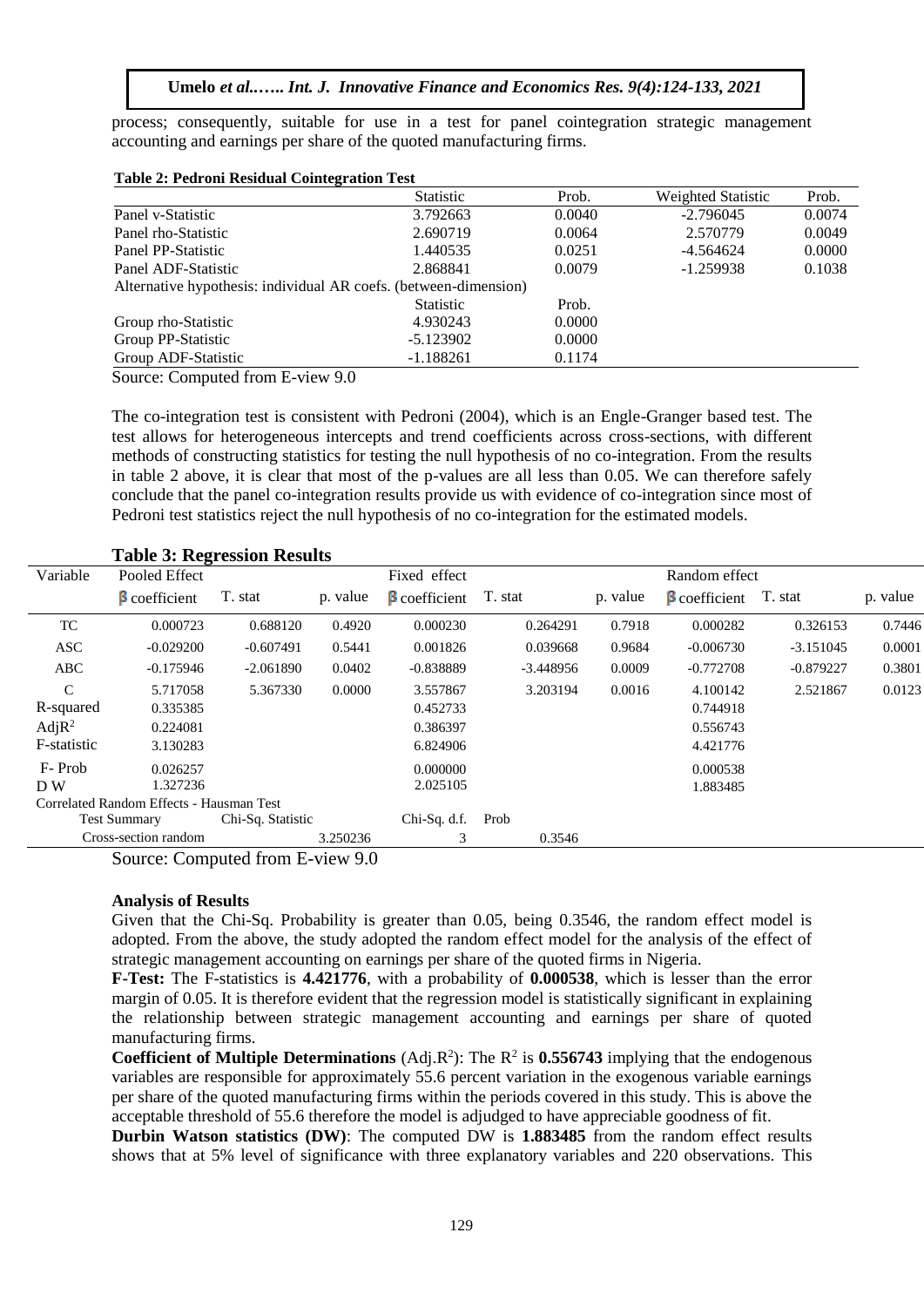value is marginally below 2.0, and though less than 2, is permissible. This implies the absence of serial autocorrelation among the variables within the time series.

**Regression Coefficient and Probability Value:** From the random effect model, the regression intercept is positive which implies that at constant, return on equity of the quoted manufacturing firms is valued at 4.1 percent. However, target costing positive negative and no significant effect on the earnings per share of the quoted manufacturing firms such that a unit increases on the variables can positively affect earnings per share by 0.002 percent. Absorption costing has negative and significant effect on the earnings per share of the quoted manufacturing firms such that a unit increase on the variables can positively affect earnings by 3.1 percent while activity base costing have negative and no significant effect on the earnings per share of the quoted manufacturing firms such that a unit increase on the variables can negatively affect earnings per by 0.87 percent.

## **Table 4: Descriptive Statistics**

|                     | <b>EPS</b>  | TC          | ASC      | ABC      |
|---------------------|-------------|-------------|----------|----------|
| Mean                | 3.099154    | $-57.20142$ | 14.96908 | 12.15958 |
| Median              | 0.905000    | 6.475000    | 9.770000 | 8.465000 |
| Maximum             | 62.47000    | 366.9100    | 172.3500 | 42.82000 |
| Minimum             | $-38.12000$ | $-9022.200$ | 1.530000 | 1.580000 |
| Std. Dev.           | 10.20393    | 596.2428    | 15.92706 | 8.968753 |
| <b>Skewness</b>     | 2.841911    | $-13.46643$ | 4.724187 | 1.105177 |
| <b>Kurtosis</b>     | 17.03643    | 199.1945    | 40.75988 | 3.324825 |
| Jarque-Bera         | 2484.377    | 424857.8    | 16413.37 | 54.07105 |
| Probability         | 0.000000    | 0.000000    | 0.000000 | 0.000000 |
| Sum                 | 805.7800    | $-14872.37$ | 3891.960 | 3161.490 |
| Sum Sq. Dev.        | 26967.13    | 92075931    | 65700.86 | 20833.58 |
| <b>Observations</b> | 260         | 260         | 260      | 260      |

Source: Computed from E-view 9.0

Table 4 presents the descriptive statistics for the dependent and explanatory variables. From the table, earnings per share have minimum and maximum values of -38.12000 and 62.47000 respectively and the mean value of 10.20393 as well as the standard deviation value of 10.20393. The standard deviation of 10.20393 signifies that the data deviate from the mean value from both sides by 10.2 percent implying that there is a no dispersion of the data from the mean because standard deviation less higher than the mean value.

# **Table 5: Pairwise Granger Causality Tests**

| Null Hypothesis:               | Obs | F-Statistic | Prob.  |
|--------------------------------|-----|-------------|--------|
| TC does not Granger Cause EPS  | 208 | 0.04613     | 0.9549 |
| EPS does not Granger Cause TC  |     | 0.46715     | 0.6275 |
| ASC does not Granger Cause EPS | 208 | 0.66918     | 0.5133 |
| EPS does not Granger Cause ASC |     | 1.15256     | 0.3179 |
| ABC does not Granger Cause EPS | 208 | 1.34270     | 0.2634 |
| EPS does not Granger Cause ABC |     | 0.54839     | 0.5787 |

Source: Computed from E-view 9.0

Note: \*\* and \*\*\* indicate 5% and 1% significance levels respectively.

Lag length is chosen according to the Akaike Information Criterion. For strategic management accounting and earnings per share of quoted manufacturing firms variable groups Akaike Information Criterion indicates the lag length of zero.

To summarize, our Granger causality test results show that there no causal relationship among the variables in the model. The nonexistence of causal relationship among the variables contradicts our apriori expectations and could be blamed on internal and external factors within the operating environment of the manufacturing firms.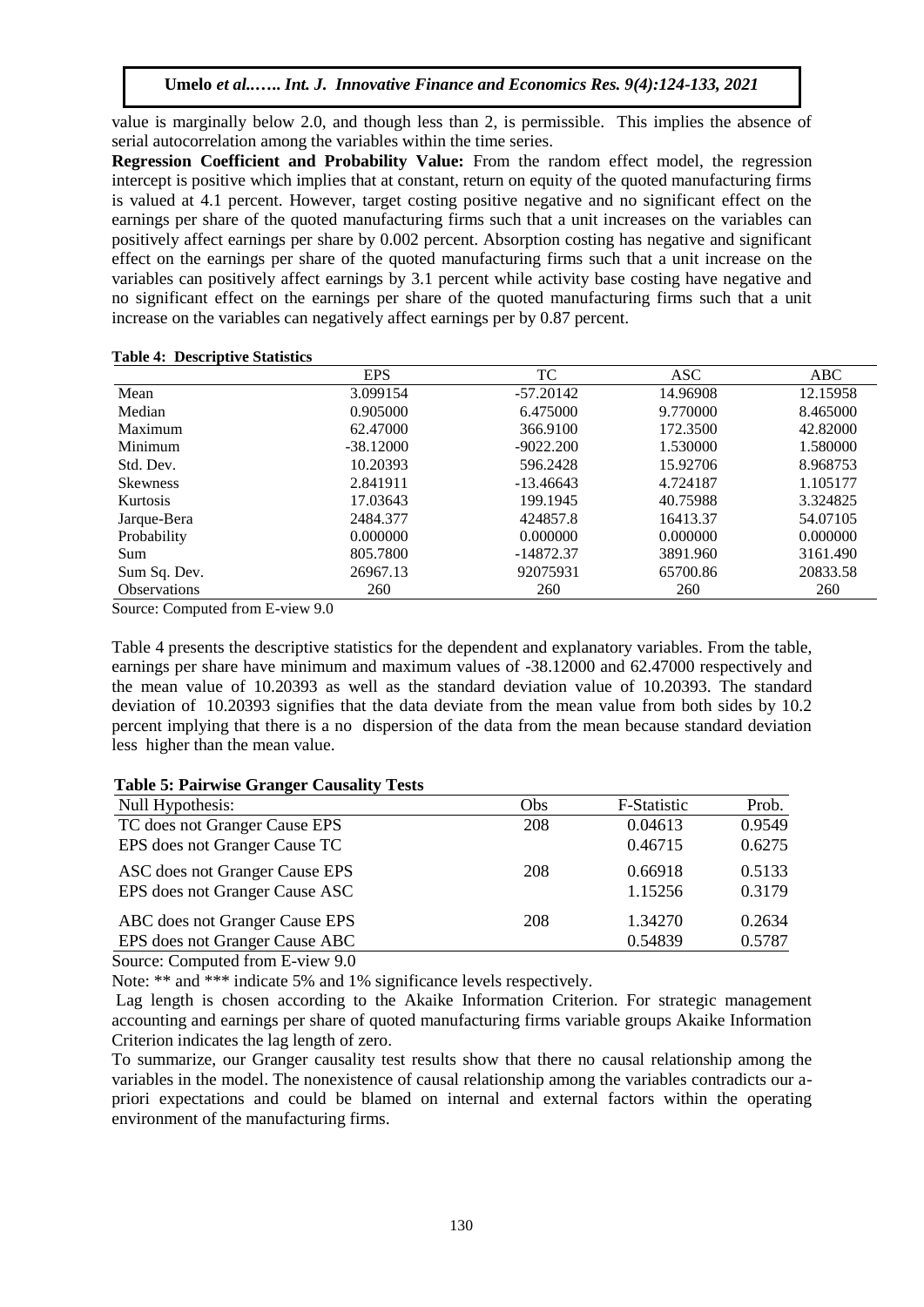# **Test of Hypotheses**

**HO1:** Activity based costing has no significant relationship with earnings per share of quoted manufacturing firms in Nigeria.

The probability coefficient of 0.3801 is greater than the critical value of 0.05 at 5 percent level of significance, therefore the study conclude that there is significant relationship between activity based costing and earnings per share of quoted manufacturing firms in Nigeria

**HO2:** There is no significant relationship between target costing and earnings per share of quoted manufacturing firms in Nigeria.

The probability coefficient of 0.7446 is greater than the critical value of 0.05 at 5 percent level of significance, therefore the study conclude that there is no significant relationship between target costing and earnings per share of quoted manufacturing firms in Nigeria

**HO3:** Absorption costing has no significant relationship with earnings per share of quoted manufacturing firms in Nigeria

The probability coefficient of 0.0001 is less than the critical value of 0.05 at 5 percent level of significance, therefore the study conclude that there is significant relationship between absorption costing and earnings per share of quoted manufacturing firms in Nigeria.

# **DISCUSSION OF FINDINGS**

The estimated regression model (model 2) found that 55.6 percent variation in earnings per share of the quoted manufacturing firms can be traced to variation in strategic management accounting variables as formulated in the regression model. This implies that 45.4 percent variation could be traced to exogenous variables not captured in the regression model. The beta coefficient of the independent variables proved that absorption costing and activity based costing have negative and no significant effect on earnings per share. Evidence from the regression model indicates that if the variables are increased by 1 percent, earnings per share of the manufacturing firms reduce by 0.06 and 0.77 percent within the periods covered in this study.

The negative effect of the does not confirm our expectations on the effect of strategic management accounting and corporate financial performance. The negative effect of the variables also does confirm the objective of management policy to manage operating cost. The negative effect could be traced to poor cost management of the quoted manufacturing firms. Empirically the negative effect of the variables contradict the findings of Sajid, Alaa, and Mohammad (2015) that there is very high usage of ABC costing systems amongst the firms particularly the private companies operating in the Riyadh region of Saudi Arabia, Saaydah and Khatatneh (2014) that the tool that faces the greatest difficulty in terms of adoption is target costing followed by activity based costing and the study of Salim (2012) whose findings established strong correlations between all the studied factors of bank size.

Furthermore, the study found that target costing have positive and no significant effect on the earnings per share of the quoted manufacturing firms such that a unit increase on the variable positively increases return on equity by 0.002 percent over the periods covered in this study. The positive effect of the variable confirm our a-priori expectations and in line with strategic management accounting practices. The finding confirms management objectives in maximizing shareholders wealth. Empirically the positive effect of the variables confirm the findings of Sajid, Alaa, and Mohammad (2015) that there is very high usage of ABC costing systems amongst the firms particularly the private companies operating in the Riyadh region of Saudi Arabia, Saaydah and Khatatneh (2014) that the tool that faces the greatest difficulty in terms of adoption is target costing followed by activity based costing and the study of Salim (2012) whose findings established strong correlations between all the studied factors of bank size.

# **CONCLUSION AND RECOMMENDATIONS**

From the findings, the study conclude that activity based costing has significant relationship with earnings per share and that there is no significant relationship between target costing and earnings per share of quoted manufacturing firms in Nigeria. Also absorption costing has significant relationship with earnings per share of quoted manufacturing firms in Nigeria. The study therefore recommend that executives and management of manufacturing firms are to embrace and support the strategic management accounting practices as they have been empirically proven to give competitive advantage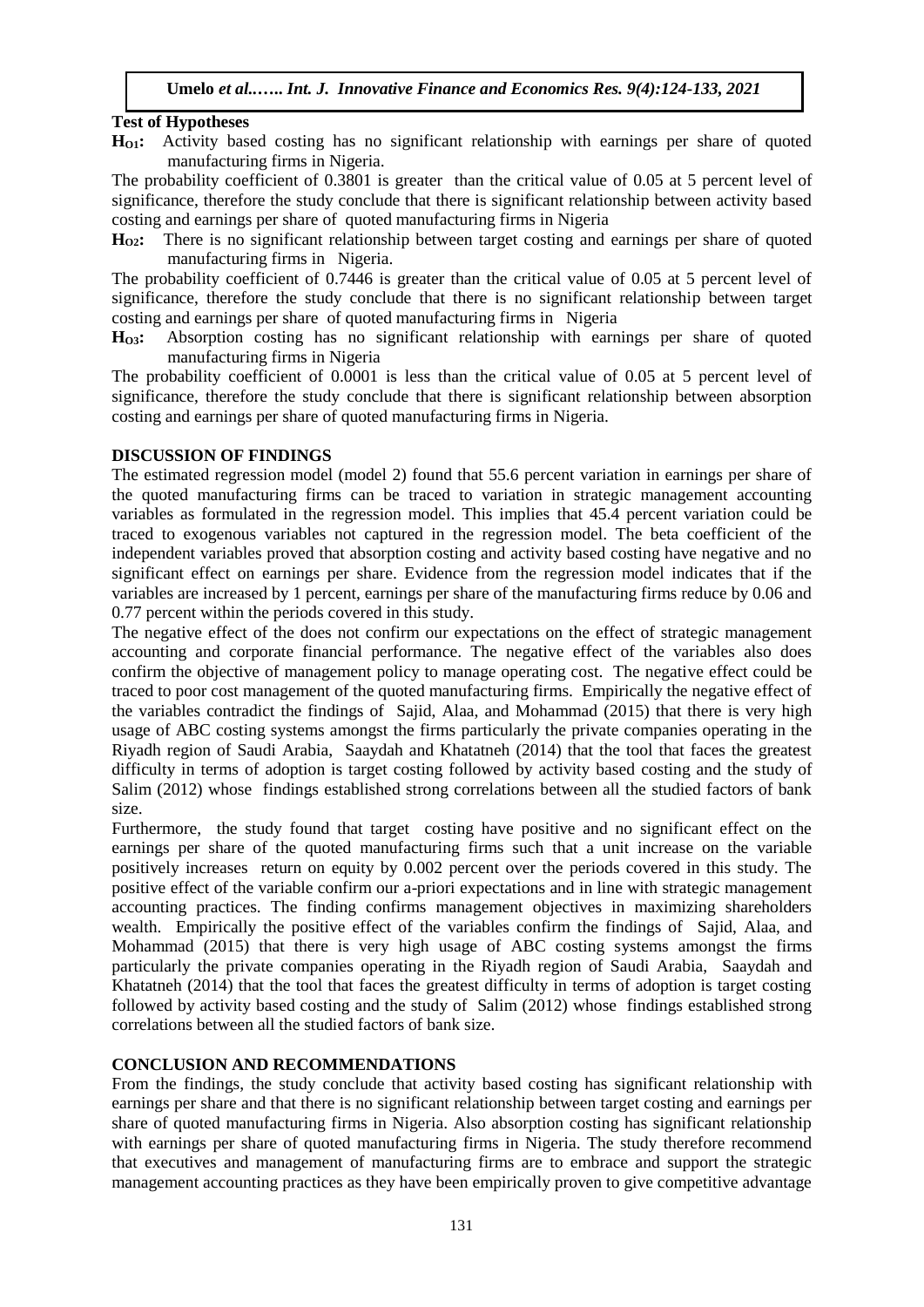in the global competitive business environment. Finally, Financial Reporting Council of Nigeria (FRCN) and other relevant professional bodies should regulate the application of strategic management accounting standards by manufacturing firms in Nigeria as an oversight function.

#### **REFERENCES**

- Abdel-Kader, M. A., & Luther R. (2006). An empirical investigation of the evolution of management accounting practices. *European Journal of Business, Economics and Accountancy*, *6*(3), 78-90.
- Akenbor, C. O. & Okoye, E. I (2012). The adoption of strategic management accounting in Nigerian manufacturing firms. *An International Journal of Arts and Humanities Bahir Dar, Ethiopia, 1*(3), 270-287.
- Akinyomi, O. J. (2014). Influence of competition on Activity-based costing system implementation in Nigeria. *International Journal of Information, Business and Management*, *6*(1), 11.
- Aminu, I. M., & Shariff, M. N .M. (2015). Determinants of SMEs performance in Nigeria: A pilot study. *Mediterranean Journal of Social Sciences, 6*(1), 156-64.
- Appah, E. (2011). The role of manufacturing practices in mediating the impact of activity-based costing on plant performance. *Accounting, organizations and society, 33*(1), 1-19.
- Ashton, D., Hopper, T., & Scapens, R. (1995). *The changing nature of issues in management accounting.* Prentice Hall, Hertfordshire.
- Askarany, D., & Yazdifar, H (2012). *Strategic management tools and organizational performance. Paper presented at the American Accounting Association Annual Meeting and Conference on Teaching and Learning Accounting.*
- Atkinson, P. (2012). *Management accounting: information for decision-making and strategy execution*. (6th ed.), Pearson Education Ltd., England.
- Baird, K. M., Harrison, G. L., & Reeve, R. C. (2004). Adoption of activity management practices: a note on the extent of adoption and the influence of organizational and cultural factors. *Management Accounting Research*, *15*(5), 383-399.
- Ballantine, J., Levy, M.., & Powell, P. (1998). Evaluating information systems in SMEs: Issue and Evidence. *European Journal of Information System, 7*(4), 241-251.
- Ballas, A., & Venieris, G. (1996). A survey of management accounting practice in Greek firms", in Bhimani, A. (Ed.), *Management Accounting: European Perspectives.* Oxford University Press, Oxford.
- Banker, R. D., Byzalov, D., & Plehn-Dujowich, J. M. (2013). Demand uncertainty and cost behavior. *The Accounting Review, 89*(3), 839-865.
- Banker, R. D., Byzalov, D., Ciftci, M., & Mashruwala, R. (2014). The moderating effect of prior sales changes on asymmetric cost behavior. *Journal of Management Accounting Research, 26*(2), 221-242.
- Banker, R. D., Datar, S. M., Kemerer, L. (1991). A model to evaluate variables impacting the productivity of software maintenance. *Journal of Management Science, 37*(1), 1-18.
- Björnenak, T., & Olson, O. (1999) Unbundling management accounting innovations. *Management Accounting Research, 10,* 325-338*.*
- Boca, G. D. (2011). Kaizen method in production management. *International Scientific Conference Young Scientists, 3*(3), 45-63.
- Bozkurt, O., Dokur, Ş., & Yildirim, A. (2014). The importance of cost calculation method in the accounting and management of Turkish operating costs. A research within the scope of TAS-2*. International Journal of Academic Research in Accounting, Finance and Management Sciences, 4*(2), 38-46.
- Calleja, K., Steliaros, M., & Thomas, D. C. (2006). A note on cost stickiness: Some international comparisons. *Management Accounting Research, 17*(2), 127-140.
- Clinton, B & White, L (2012). Roles and practices in management accounting from 2003-2012.*Strategic Finance*, November: 37-43
- Dauda, Y.A., Akingbade, W.A., & Akinlabi, H.B (2010). Strategic management practice and corporate performance of selected small business enterprises in Lagos metropolis. *International Journal of Business and Management, 5*(11), 97 - 105.
- Hoque, Z. (2000). Just-in-time production, automation, cost allocation practices and importance of cost information: an empirical investigation in New Zealand – based manufacturing organizations. *British Accounting Review*, *32*(4), 133-159.
- Horngren, C. T., Datar, S. M., Foster, G., Rajan, M., & Ittner, C. D (2009). *Cost Accounting: A managerial emphasis* (13th ed.). Pearson Prentice Hall.
- Horngren, C., Datar, S., &Rajan, M. (2015) *Cost accounting: a managerial emphasis,* (15th ed.), Pearson Education Ltd., Asia Pacific. International Federation of Accountants (1998) International Management Accounting Practice Statement: Management Accounting Concepts, New York.